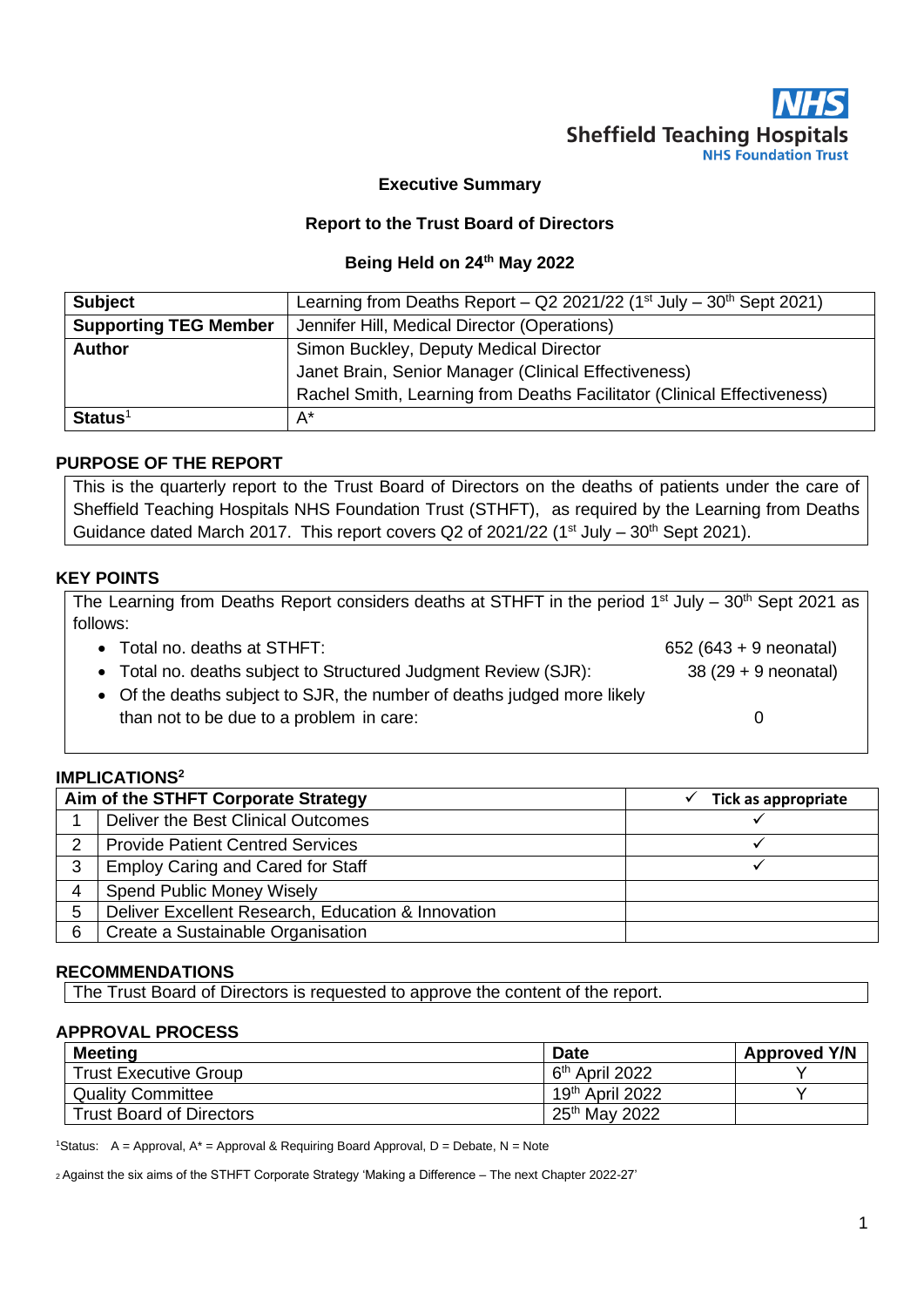# **Learning from Deaths Report**

**Q2 2021/22 (1 st July – 30th Sept 2021)**

# **1. Introduction**

This report is the quarterly report to the Trust Board of Directors on deaths of patients under the care of STHFT as required by the National Guidance on Learning from Deaths (March 2017). The data are reported as agreed internally with the Trust Executive Group i.e., all deaths will be included six months from the end of a quarter, except HM Coroner referrals that are still in progress and will be reported at a future date.

The Structured Judgement Review (SJR) is a validated standardised method which scores the overall care given to deceased patients on a scale of one to five. It is the nationally accepted tool for the review of adult deaths in acute hospital care in England. Scores of one or two are low scores and are described as 'very poor' or 'poor' care respectively. Any case which receives a score of one or two from the SJR is further investigated to determine if the death was more likely than not due to a problem in care. Across all scores there are valuable learning opportunities for the organisation.

# **2. STHFT Medical Examiner System**

During Q2 of 2021/22 Medical Examiner Officer (MEO) staffing increased to 2.8 whole time equivalents (WTE), broadly in-line with the recommended 2.9 WTE advised by NHS England and NHS Improvement for a Trust with approximately 2,900 deaths. This report covers a period of optimal Medical Examiner (ME) staffing (1.05 WTE which includes 0.08 WTE to administer the SJR process).

Table 1 presents the number of adult deaths and reviews at STHFT during the period  $1<sup>st</sup>$  July – 30<sup>th</sup> September 2021. During this quarter, there has been an increase in the number of adult deaths (643) compared with Q2 in 2020/21 (458) and a similar number of adult deaths compared with previous years (610 in 2019/20, 666 in 2018/19 and 647 in 2017/18). 643/643 (100%) received a ME review.

## **3. Learning from Deaths cases reviewed**

Nine neonatal deaths have been subject to a separate, established mortality review process in the Jessop Wing which, for the purposes of this report, will be referred to as SJR.

The breakdown of adult reviews is shown in Table 1. 29 of 643 (4.5%) adult and nine of nine (100%) neonatal deaths occurring in Q2 have been subject to SJR. Two adult cases are still awaiting a first review due to the unavailability of clinical case notes and one case was rejected as there were no case notes to review (this case was an unexpected death and is currently with the coroner). Table 2 shows these 32 adult cases within the mandatory categories of referral for SJR.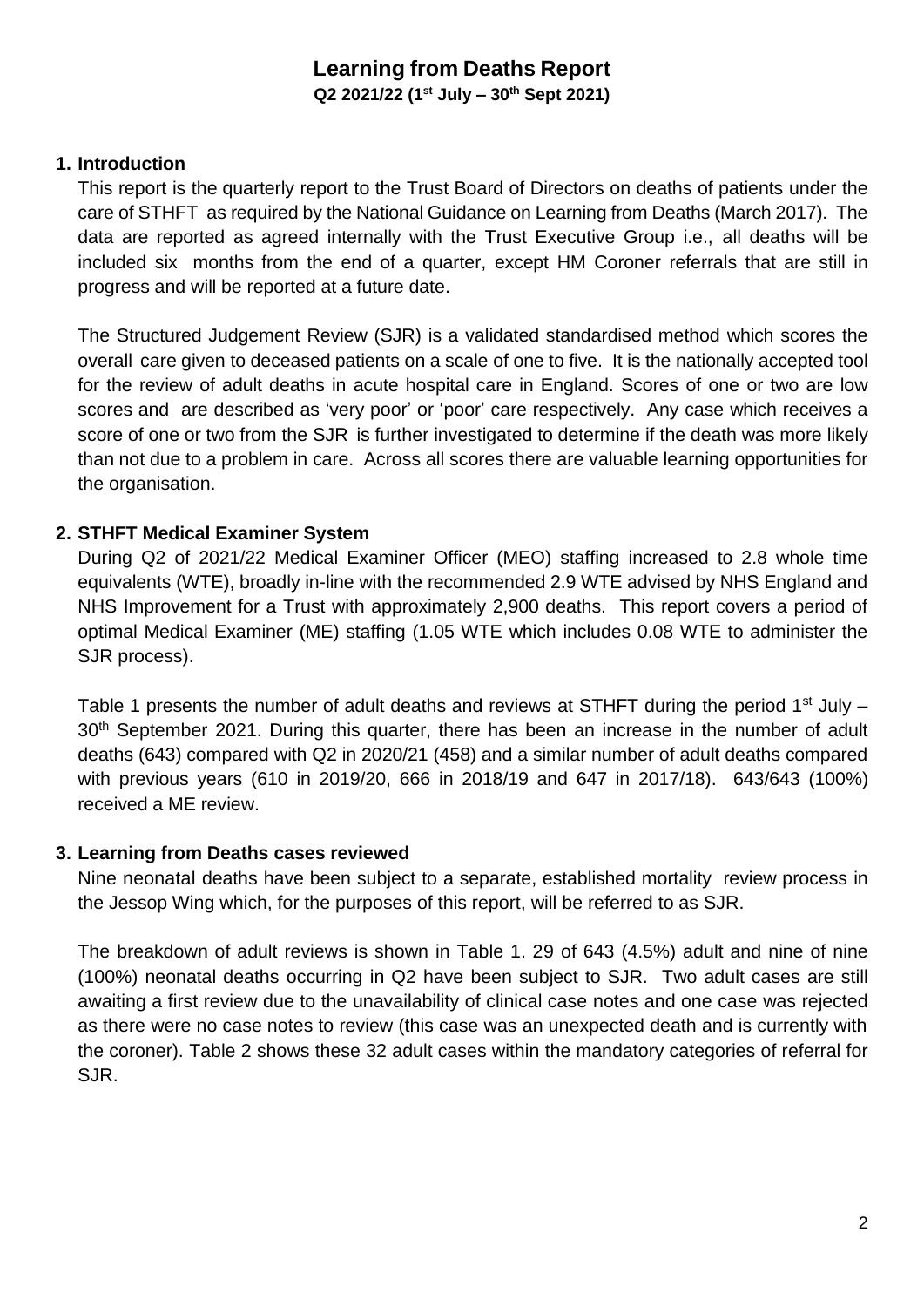### **Table 1: Quarterly breakdown of adult reviews**

|                                                                                                        | $1^{st}$ Jul - $30^{th}$ Sept 2021<br>(Q2) |
|--------------------------------------------------------------------------------------------------------|--------------------------------------------|
| Total number of adult deaths at STHFT                                                                  | 643                                        |
| No. of adult deaths subject to an ME review                                                            | 643                                        |
| No. SJRs completed                                                                                     | 29                                         |
| No. SJRs score <3 (poor care)                                                                          | O                                          |
| Of the deaths subject to SJR, no. deaths judged more likely<br>than not to be due to a problem in care |                                            |

### **Table 2: Mandatory categories of SJR referrals**

|                                                                                                                 | $1st$ Jul - $30th$ Sept 2021<br>(Q2) |
|-----------------------------------------------------------------------------------------------------------------|--------------------------------------|
| Bereaved families and carers, or staff, have raised significant<br>concerns about the quality of care provision | 2                                    |
| Learning disabilities or with severe mental illness                                                             | 13                                   |
| Learning will inform the provider's existing or planned<br>improvement work                                     | 13                                   |
| Not expected to die (e.g., in relevant elective procedures)                                                     | 3                                    |
| Service specialty, particular diagnosis or treatment group<br>where an 'alarm' has been raised, i.e., COVID-19  |                                      |
| <b>Total referrals</b>                                                                                          | 32                                   |

In this quarter, 98 adult cases were notified to the coroner after scrutiny by a ME and taken for investigation. It should be noted that there are many statutory reasons to refer a case for coronial inquiry which are often not related to concerns about care.

Of the 29 completed adult SJR cases, seven were deaths of patients with a learning disability and four were deaths of patients with a serious mental illness. One patient had both a learning disability and a mental illness. All 12 cases scored three or greater (good care). One case relating to a patient with a learning disability or severe mental illness is still awaiting a first review. Of the 29 deaths subject to SJR during this period, the number of deaths judged more likely than not to be due to a problem in care is zero.

## **4. Distribution of scores**

Of the 29 adult SJRs completed, none (0%) had a score of less than three.

Figure 1 shows the distribution of SJR overall scores for the 29 completed SJRs.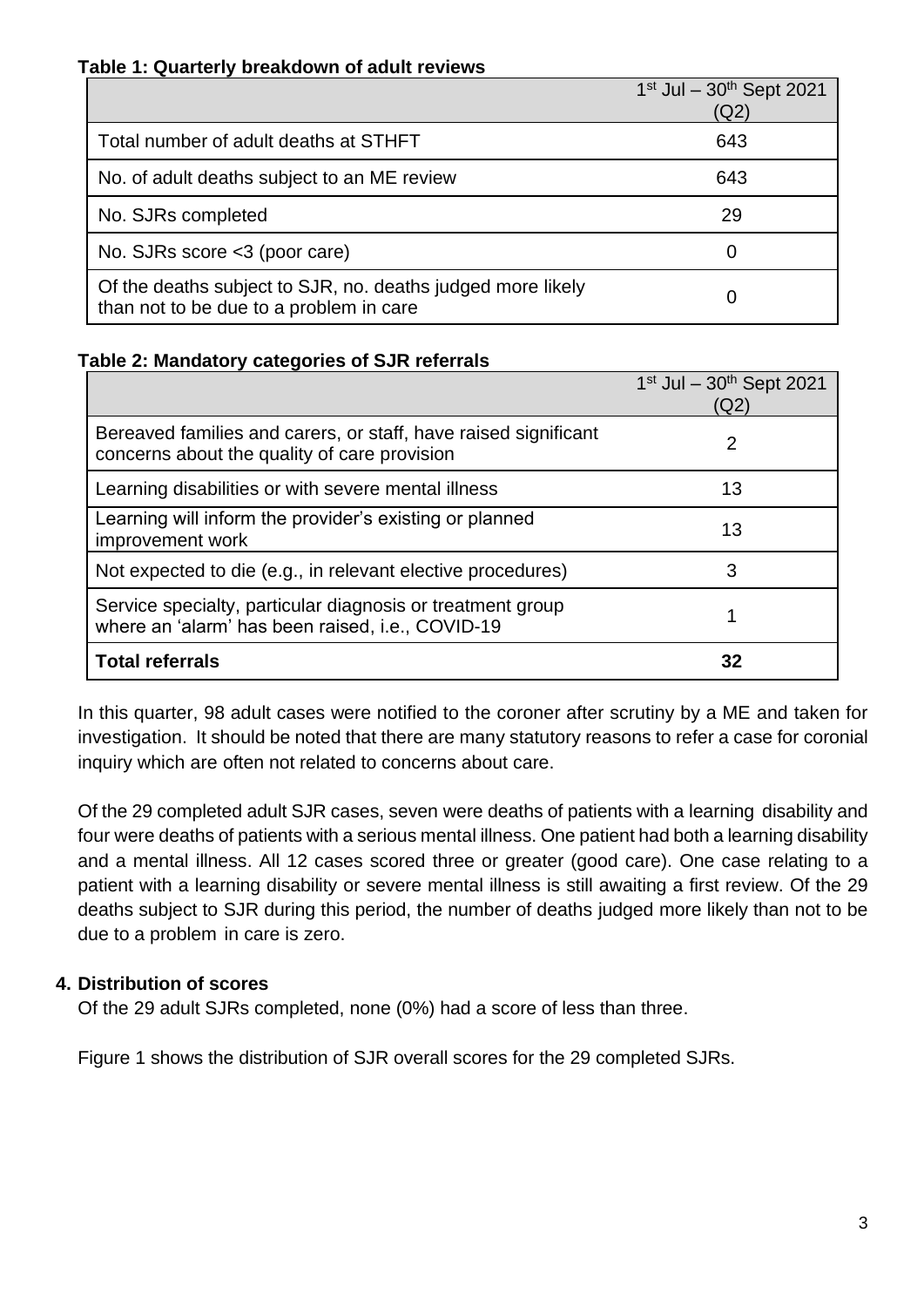

## **Figure 1: Distribution of SJR overall scores Q2 2021/22 (n=29)**

## **5. Cases scoring less than three in previous quarters**

One case scored less than three in Q1 2021/22 with an overall outcome of 'poor care' and this has been escalated to the Mortality Governance Committee. The key learning from this case is described in section 6.

Six cases in Q4 2020/21 scored less than three with an overall outcome of 'poor care'. Learning has been reported in Q1 from three of these cases and further learning is included in Section 6 below. The final SI report is awaited for one case and one case is awaiting a directorate response.

## **6. Learning points and actions from SJR scores less than three**

- Importance of completing all fields on DNACPR form and recording discussions with patient and family. The Trust wide DNACPR Audit has also highlighted the need for these improvements and is being shared with clinical teams via directorate triumvirates and Safety and Risk Committee.
- Importance of recording discussions with families in medical notes.
- Importance of documenting date and time of post take ward round.
- Ensuring that Haematology department is informed when a patient with sickle cell disease is admitted.

## **7. Serious Incident Actions**

Three adult deaths were reported as Serious Incidents in this reporting quarter:

- Patient died on ward awaiting emergency vascular surgery. The SI investigation is complete and identified some care issues. The SI has now been referred to the coroner and the conclusion is awaited.
- Patient had an unwitnessed fall whilst on the ward and sustained a head injury. There is a linked complaint and a Coroner's Inquest. To be discussed at SI Group whether death more likely than not due to a problem in care when the investigation has been completed.
- Patient died on transfer to ward from A&E. Concerns about handover in ED and delayed identification of a heart attack resulting in delayed treatment.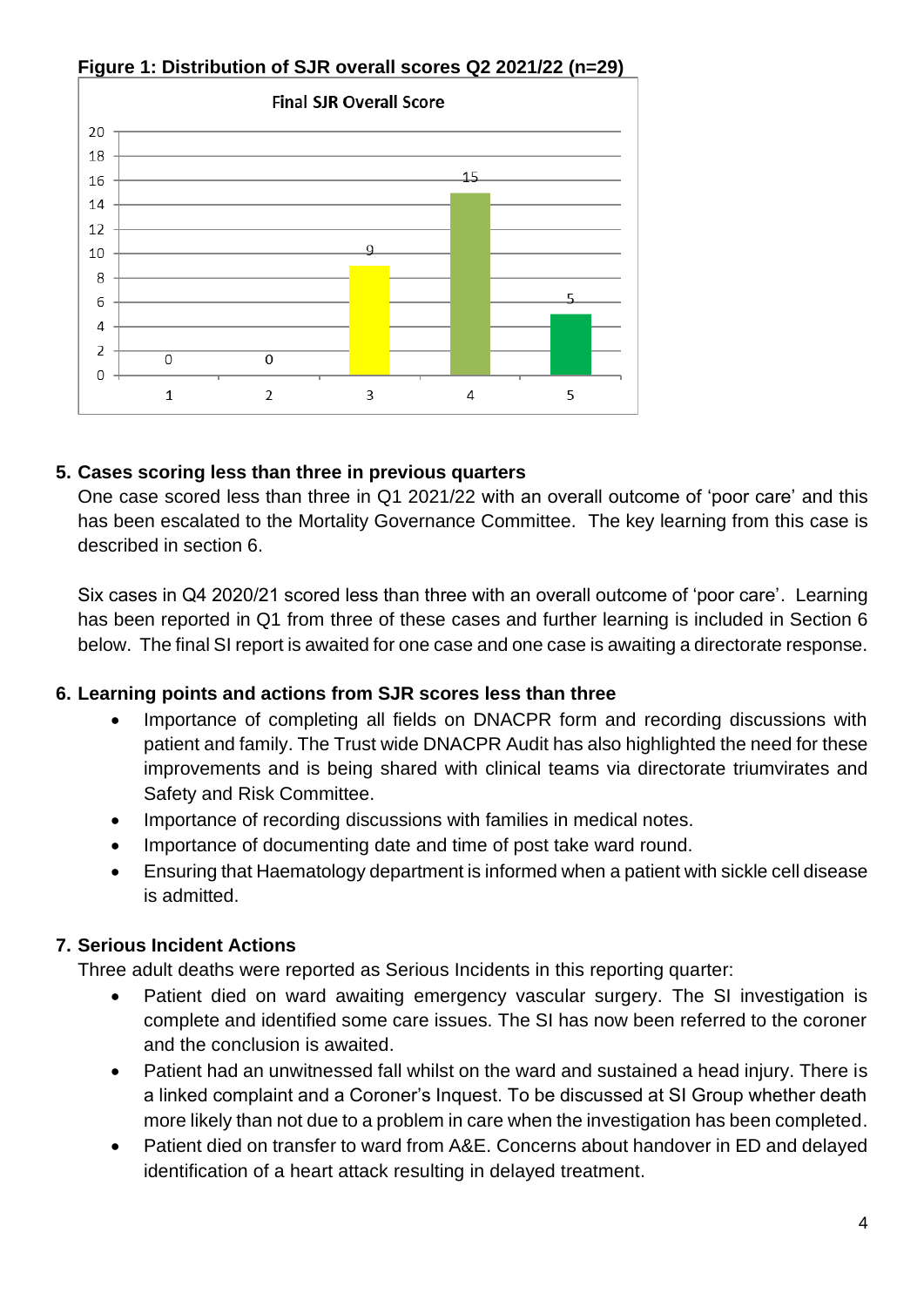## **8. Deaths more likely than not due to a problem in care**

No cases during Q2 of 2021/22 were judged to be more likely than not due to a problem in care.

# **9. Regulation 28 Notifications and Prevention of Future Deaths**

One Regulation 28 report was received during July 2021 relating to the care of a patient who was admitted to the Royal Hallamshire Hospital on 10 April 2019 for a surgical procedure for cancer of the tongue. The patient suffered a hypoxic brain injury and died on 26 April 2019. This case had been reported as an SI in May 2020. The Regulation 28 identified areas of concern and further actions required in relation to:

- The Trust's standard procedure for referring matters of concern to professional bodies.
- How the Trust's standard process is affected by coronial or other proceedings.

The Trust responded to the coroner providing assurance that there are robust processes in place regarding the referral of professionals to regulatory bodies. It was also confirmed that whilst this process is not dependent on coronial proceedings, any new evidence which is revealed at inquest, or instances where an individual is criticised by the coroner, may have implications for registration which were not previously recognised. In these cases, decisions regarding referral will be revisited.

# **Regulation 28 reports closed**

One regulation 28 report was closed during July 2021 following receipt of a Regulation 28 report in May 2021. The further actions requested by HM Coroner related to knowledge, understanding and application of the Mental Capacity Act 2005 (specifically in relation to senior clinicians) and application of Deprivation of Liberty Safeguards (DoLS), the use of best interest meetings, and the use of hospital passports for patients with learning disabilities. The Trust response and actions taken included:

- Improving knowledge, understanding and application of the Mental Capacity Act (MCA) 2005 (specifically in relation to senior clinicians) and Deprivation of Liberty Safeguards (DoLS).
- Training in relation to the MCA and DoLS made mandatory job specific essential training for all relevant patient facing clinical staff.
- Provision of easy to access documents to support on-going awareness and delivery in practice.
- Provision of additional training and workshops tailored specifically for groups of senior clinicians.
- Development and agreement of an MCA communication and awareness strategy.
- Training to be evaluated with pre and post training assessment to demonstrate increased knowledge.
- A programme of audits developed and commenced to examine application of legislation in practice, the application and recording of MCA and the use of best interest decision making processes to ensure that individuals who lack capacity are supported to influence decisions about their own care.
- Training to ensure that staff are aware of the importance of including family/advocates in these processes.